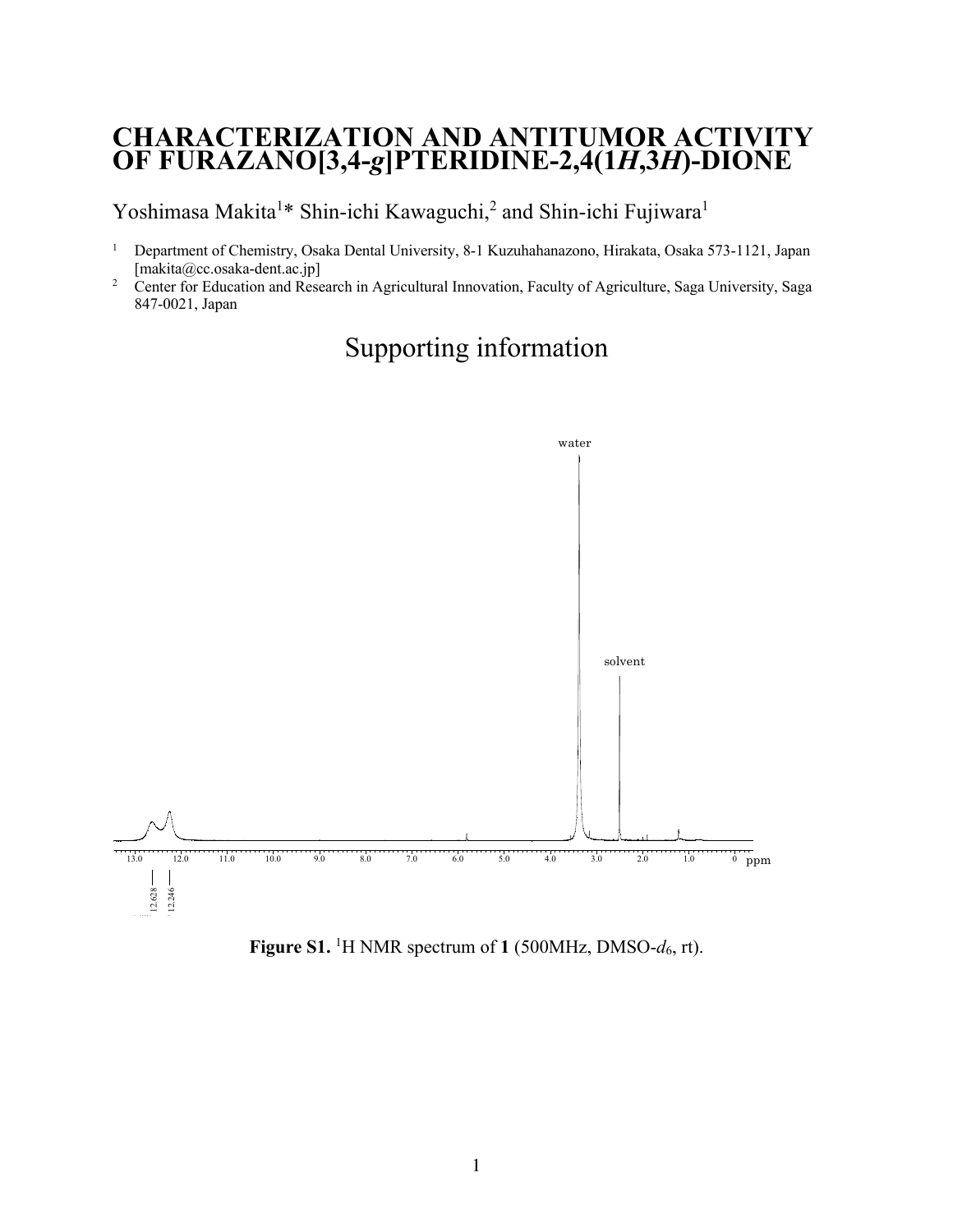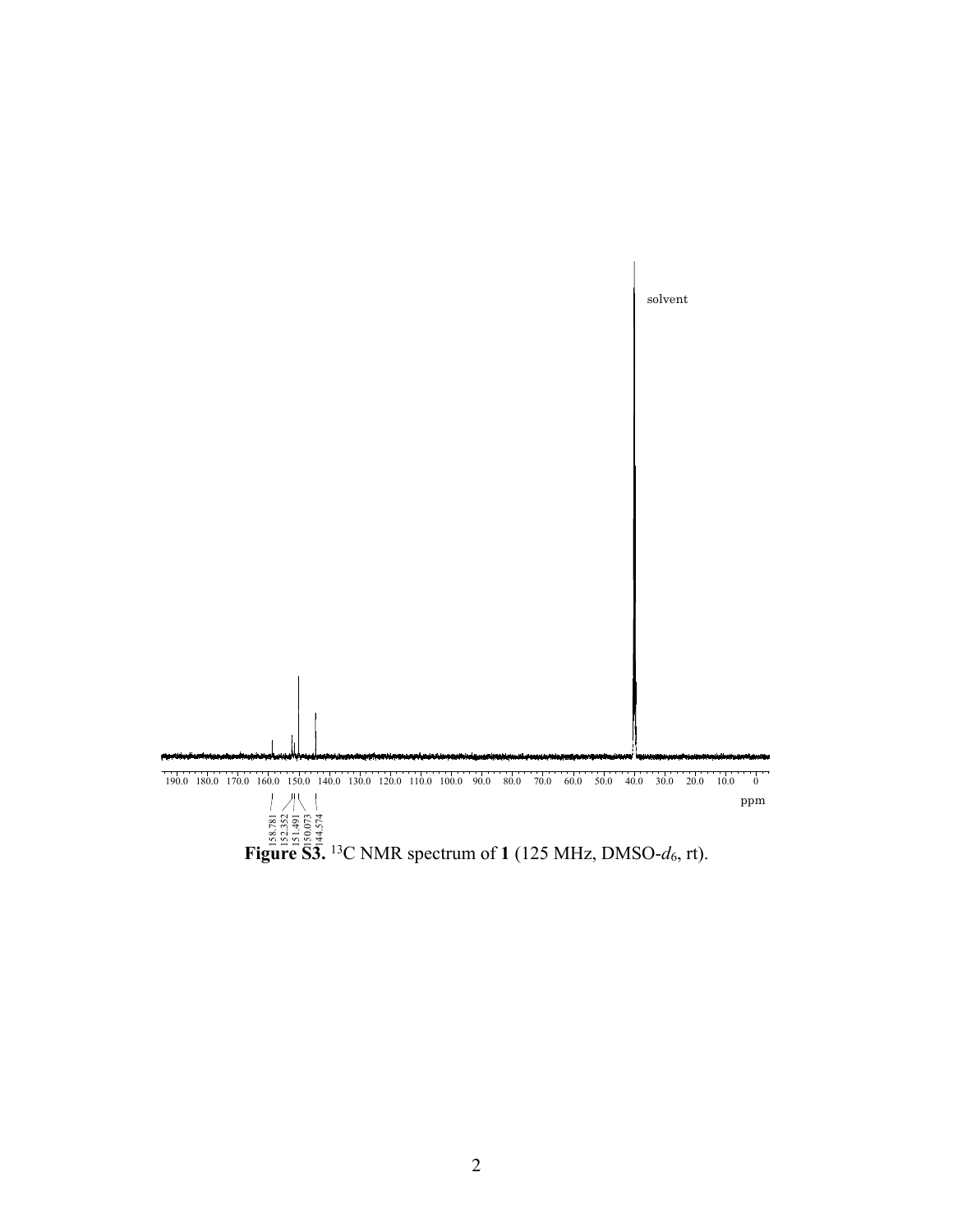

Figure S4. ESI-TOFMS spectrtrum of 1.